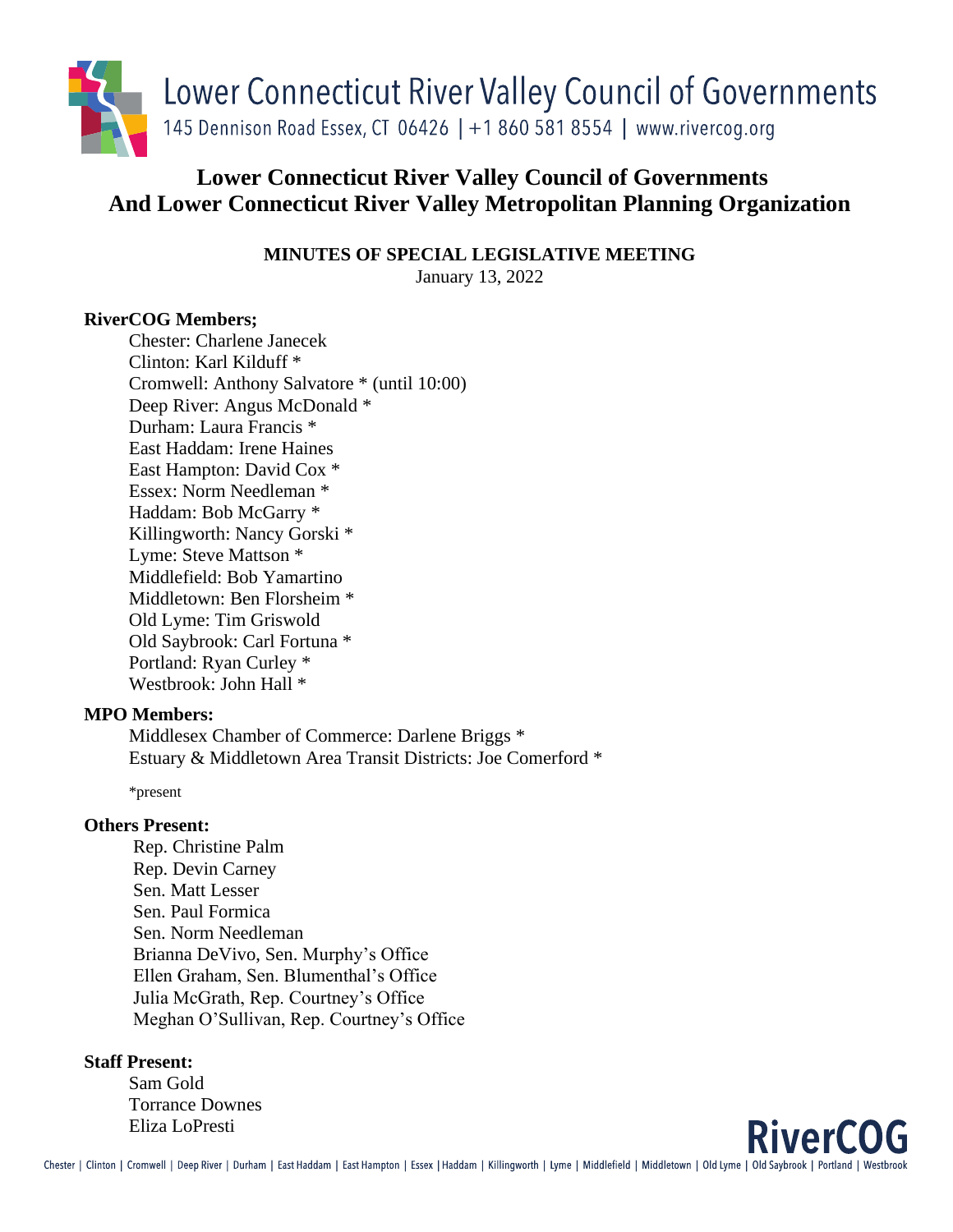Robert Haramut Kevin Armstrong Janice Ehle/Meyer Margot Burns Paula Fernald Megan Jouflas Ben Lovejoy

# 1. **Call to Order, Roll Call, Introductions**

Chairman Salvatore called the meeting to order at 9:02 A.M. The meeting was held via Zoom teleconference.

# 2. **Approval of 2022 Legislative Agenda**

An email was received from Mr. Yamartino about adding in an item on capital reserve funding for school districts. This was discussed. It was felt that until some questions were resolved this item would not be added, but amendments can take place to the legislative agenda in the future.

*Mr. McGarry moved to adopt the 2022 Legislative Agenda; second by Mr. Cox. Vote was unanimous in favor.* 

# 3. **Legislative Agenda Discussion with Region's Legislators**

Mr. Lovejoy gave a high-level overview of the items on the legislative agenda to start the discussion.

Rep. Palm noted where items on our agenda intersect with her current work, particularly the areas of retaining young people in the region, abatement of Hydrilla, maintenance of privately owned dams, and dead tree management.

Rep. Carney mentioned he is the co-chair of the future caucus, which is the body working on retaining young people in the state through the millennial action project. He discussed waste management as a large issue for our region. He also mentioned that he is looking at prevailing wage and internet/broadband, particularly in Lyme and Old Lyme.

Sen. Formica mentioned finding ways to keep graduates in the state and help small businesses. He raised the possibility of opportunities for stable funding streams with revenue generated from online gambling. He also discussed solid waste management, the need to move quickly on fixing the issues and that it should be the top priority. Established energy supply and his work on the energy committee with Sen. Needleman was brought up as they look forward to the reality of renewable energy projects. Sen. Formica then asked about the agenda item which discussed the federally deducted payroll tax. After short discussion it was noted that this will be amended/reworded by RiverCOG staff to clarify the purpose.

Sen. Needleman discussed COVID testing and vaccination and the SALT cap referenced above. He discussed waste as an ongoing concern, and that as others mentioned, the state is taking a step backward with trucking waste out. He mentioned that DEEP hopes this is an interim solution and high priority is being placed on anaerobic digestion and pay as you throw options. He then discussed energy and its generation. He gave some background on the risks to the electric grid in the region that energy and its generation. He gave some background on the state of the forward may result in rolling brownouts in the event of extreme cold and how that relates to moving forward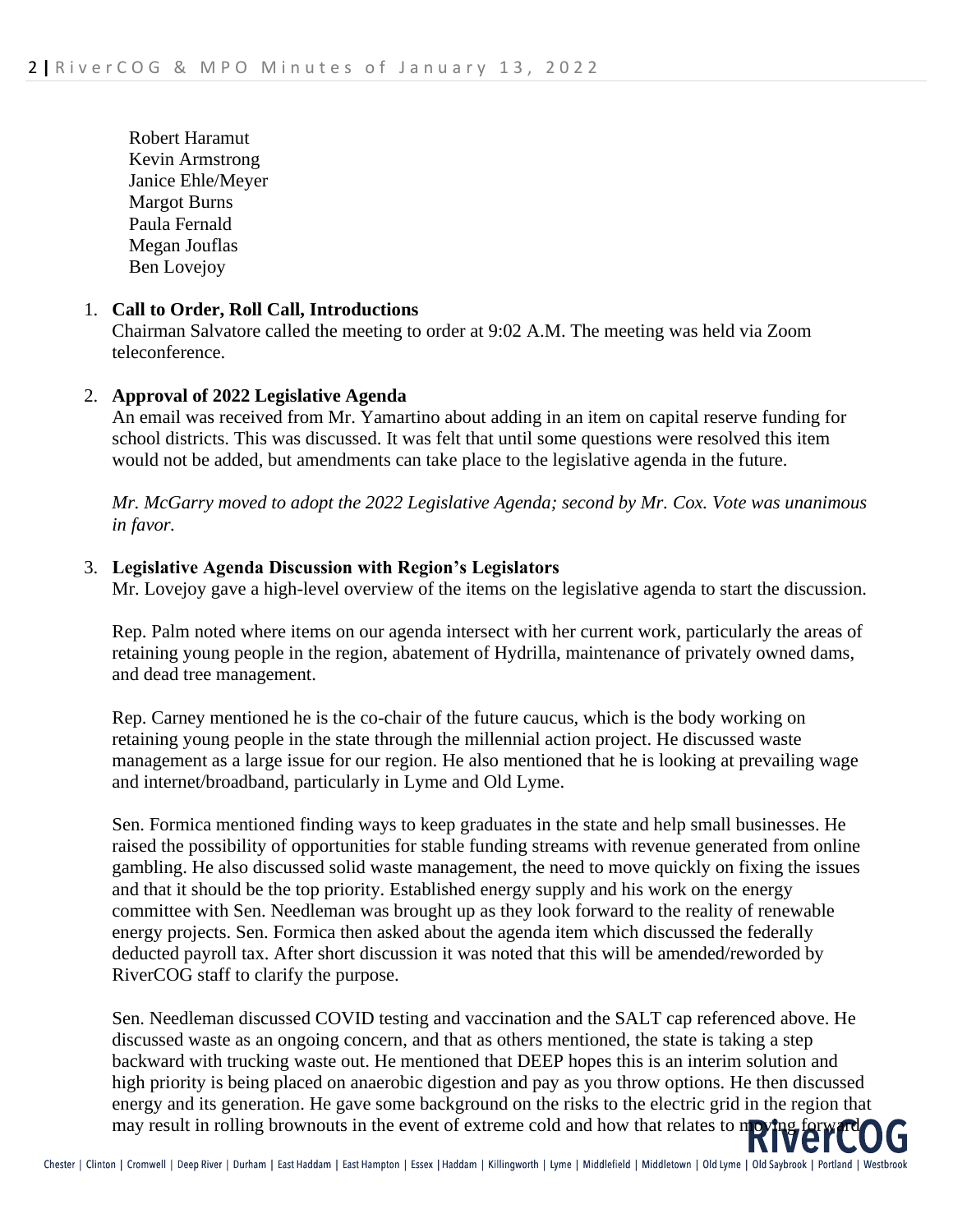with energy-dependent projects and dependency on one fuel type. He also discussed last year's bill that came out of the planning & development committee on accessory dwelling units as relates to affordable housing, which is key to items at the beginning of the legislative agenda, such as retaining young people to the region.

Sen. Lesser has been focusing on insurance issues as the chair of the insurance and real estate committee. He discussed infrastructure funding and projects in our region as well and volunteered as a resource to all present.

Meghan O'Sullivan of Congressman Courtney's office (Washington DC) discussed implementation of the bipartisan infrastructure law. She mentioned the forthcoming state small business credit initiative, which is set to help with raising capital for small businesses. There has been some discussion about another COVID relief package for small businesses, but it is not clear if that will be happening for sure. Treasury has put out the final rule on the state and local funds, there is a great overview guide on the treasury website.

Julia McGrath of Congressman Courtney's office (Connecticut) stated that significant changes in the final rule include now allowing a calculation for FY20 revenue loss or selection of a standard allowance of revenue loss of \$10 million. The majority of CT recipients are under that number, so they can elect to direct the entirety of that to continuation of government services. This can be for capital expenditures or any service that a local government is responsible for.

Chairman Salvatore needed to exit the meeting at 10:00. Mr. Fortuna chaired the meeting from this point forward.

Ellen Graham of Sen. Blumenthal's office stated that the Senate is focusing on voting rights and nominations. He is also interested in the Deer Lake property in Killingworth and is looking at putting together a press conference about this in the next few weeks.

Brianna DeVivo of Sen. Murphy's office stated that they are creating a resource guide on the bipartisan infrastructure bill, she will send that to all. She stated there is conversation about possible federal funding for COVID testing and global vaccines.

Mr. Gold explained that if bills are raised to him by members or if he finds things during the session that hit on agenda items he will create testimony and send it to the Executive Committee for review if there is time.

Mr. Fortuna discussed the energy topics that Sen. Needleman previously discussed. He stated there are serious concerns about the oil supply in New England. Between that and limited gas supply there are concerns. There is no environmentally sound short-term solution to the state's garbage issue at the moment. Shipping garbage out of state will most likely be a ten-year issue.

# 4. **Regional Housing Plan Public Meeting, January 24, 2022, 7:00 PM**

Ms. Jouflas discussed the public meeting taking place at the time/date stated via Zoom. This presentation will describe the two parts of the plan. Individual town meetings will take place in February and March.